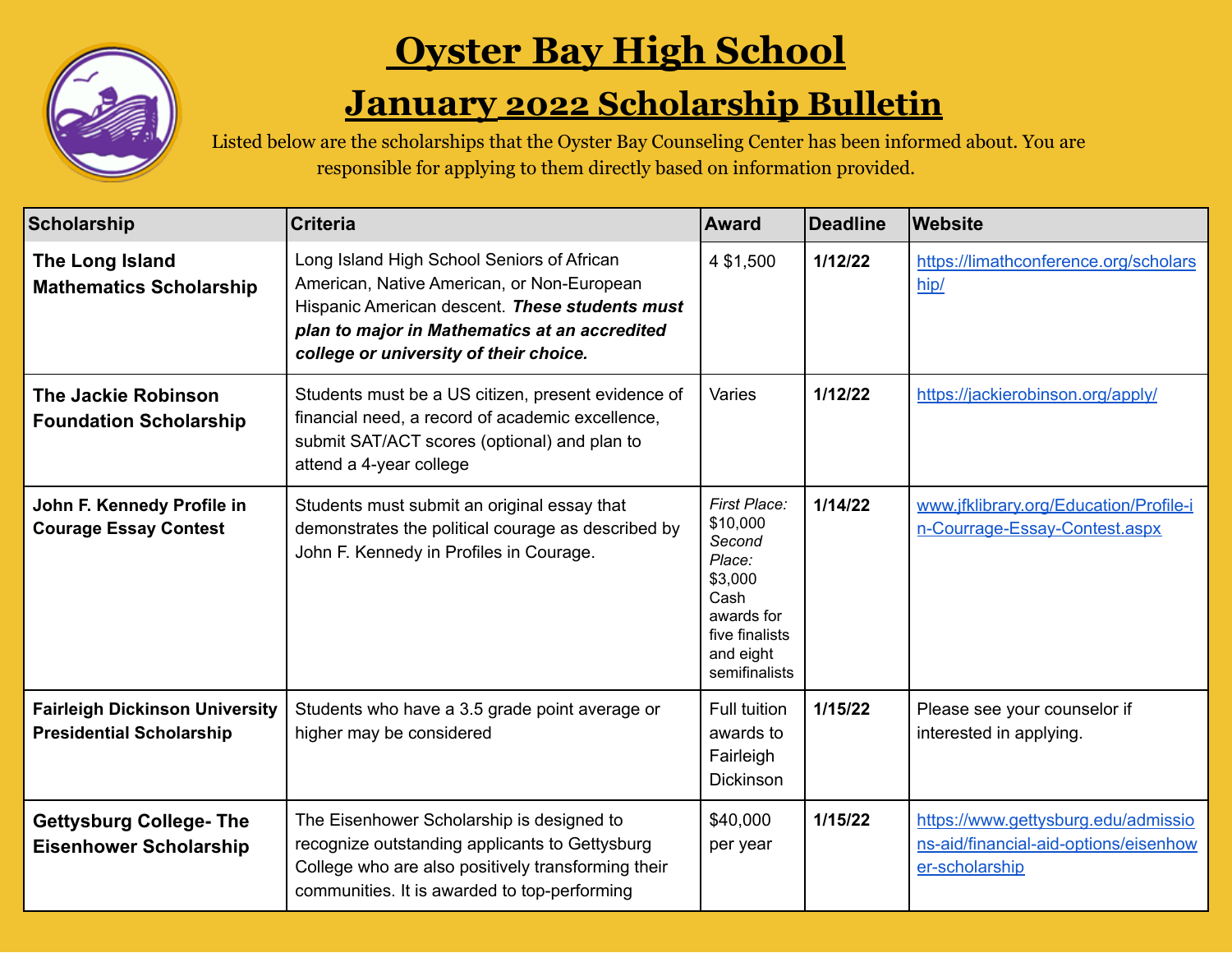|                                                                                   | applicants within a most challenging curriculum who<br>have demonstrated a high level of civic engagement<br>locally, nationally, and/or internationally.                                                                                                                                                                                                                                                      |                                                                               |                                                   |                                                                                                                         |
|-----------------------------------------------------------------------------------|----------------------------------------------------------------------------------------------------------------------------------------------------------------------------------------------------------------------------------------------------------------------------------------------------------------------------------------------------------------------------------------------------------------|-------------------------------------------------------------------------------|---------------------------------------------------|-------------------------------------------------------------------------------------------------------------------------|
| <b>Ithaca College</b><br><b>Scholarships</b>                                      | Ithaca College offers numerous scholarships for<br>students. Once a student has applied, they can<br>access the applications.                                                                                                                                                                                                                                                                                  | Full tuition                                                                  | Varies, but<br>most have<br>deadline<br>of 1/2022 | https://www.ithaca.edu/tuition-financi<br>al-aid/financial-aid-basics/scholarshi<br>ps/ithaca-scholarships-new-students |
| <b>Amazon Future Engineer</b><br><b>Scholarship Program</b>                       | Students must be planning to pursue a<br>programming degree in college, have taken a<br>computer science course in HS, demonstrated<br>financial need, at least a B average & eligible to<br>work in US.                                                                                                                                                                                                       | 100<br>\$40,000                                                               | 1/25/22                                           | https://scholarshipamerica.org/amaz<br>onfutureengineer/                                                                |
| <b>APIA Scholarship Program</b>                                                   | This scholarship is open to Asian and Pacific<br>Islander American students who will be enrolling in a<br>US accredited college or university as a degree<br>seeking undergraduate student in Fall 2022.                                                                                                                                                                                                       | Varies                                                                        | 1/26/22                                           | https://apiascholars.org/scholarship/a<br>pia-scholarship/                                                              |
| The John P. McNulty<br><b>Scholars Program-</b><br>St.<br>Joseph's University, PA | You do not need to be accepted to SJU before<br>applying to the McNulty Program. Eligible applicants<br>must be first-year females who have applied to St.<br>Joseph's University for the Fall 2021 semester, be<br>interested in majoring in Biology, Chemistry,<br>Physics, Chemical Biology, Environmental Science,<br>Mathematics, or Computer Science, and have a<br>minimum GPA of a 3.5 on a 4.0 scale. | Full or<br>partial<br>tuition                                                 | 2/1/22                                            | https://www.sju.edu/mcnulty-scholars<br>/apply                                                                          |
| <b>NYS Scholarships for</b><br><b>Academic Excellence</b>                         | Four scholarships will be awarded to seniors from<br>the Class of 2022. Students will be selected based<br>on class rank. Students must attend a school in<br>New York to receive the scholarship.                                                                                                                                                                                                             | 1 \$1,500<br>3 \$500<br>Pending<br>the<br>appropriati<br>on of state<br>funds | 2/15/22                                           | http://www.nysed.gov/postsecondary<br>-services/scholarships-academic-exc<br>ellence-sae                                |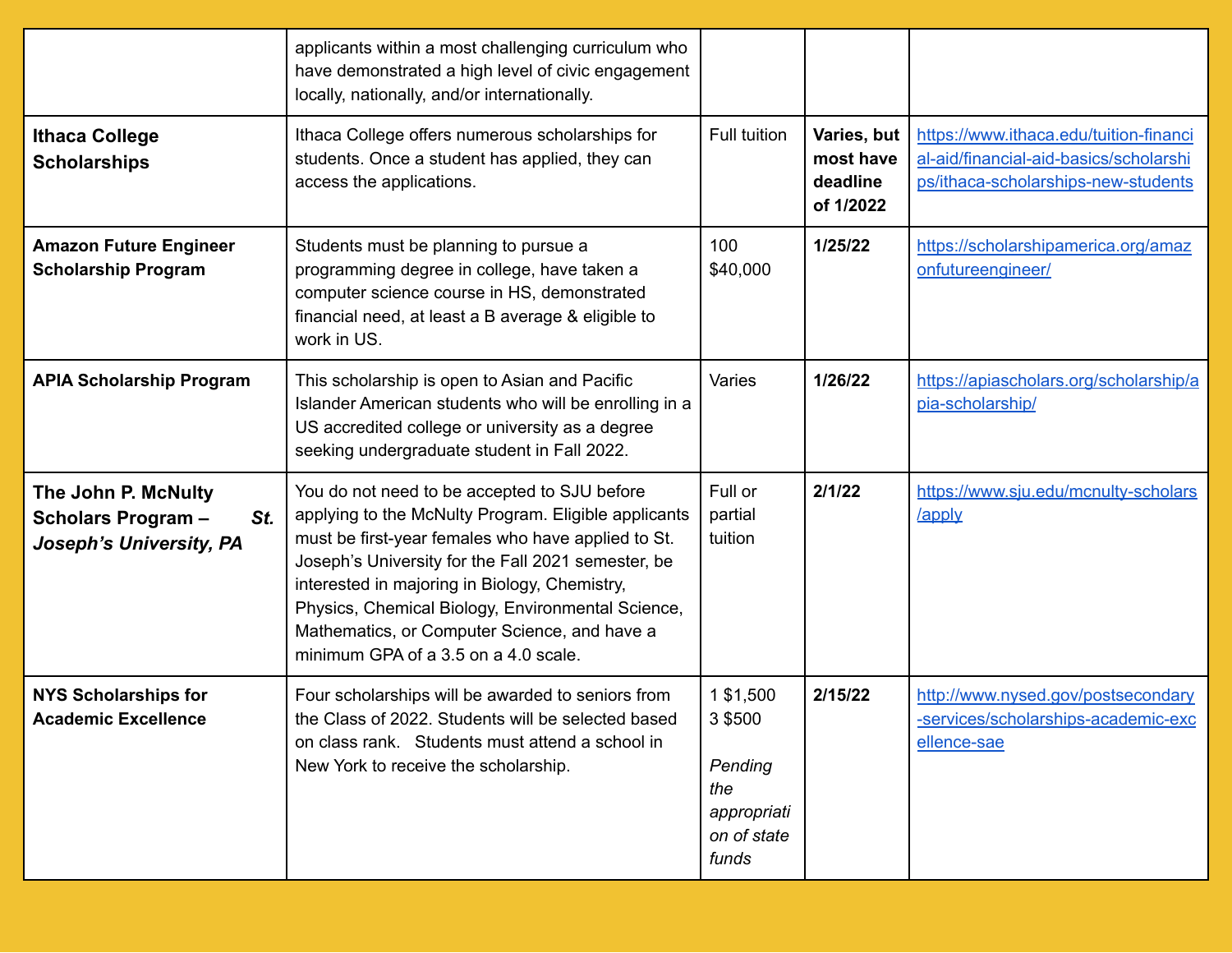| <b>American Heritage</b><br>Scholarship                                            | The Island Christian Church will be awarding one<br>male and one female student from Long Island<br>whose lives exemplify genuine character and<br>promote scriptural values upon which our country<br>was founded. Selection of the winners will be based<br>upon an essay written by the applicant as well as<br>three recommendations. | 2 \$2,000<br>4 \$500                                                | 2/26/2022 | https://islandchristian.com/scholarshi<br>p/                                                                                                                                                                                    |
|------------------------------------------------------------------------------------|-------------------------------------------------------------------------------------------------------------------------------------------------------------------------------------------------------------------------------------------------------------------------------------------------------------------------------------------|---------------------------------------------------------------------|-----------|---------------------------------------------------------------------------------------------------------------------------------------------------------------------------------------------------------------------------------|
| <b>New York State 2022</b><br><b>Scholarship for Academic</b><br><b>Excellence</b> | Pending the appropriations of state funds 8<br>scholarships will be awarded to seniors from the<br>Class of 2022. One for \$1,500 and 7 for \$500.<br>Students will be selected based on class rank.<br>Students must attend a school in New York to<br>receive the scholarship.                                                          | 1 \$1,500<br>6 \$500                                                | 2/15/22   | http://www.highered.nysed.gov/kiap/<br>precoll                                                                                                                                                                                  |
| <b>NYWEA Scholarships</b>                                                          | Several scholarships are offered through the New<br>York Water Environment Association.                                                                                                                                                                                                                                                   | Varies                                                              | 2/8/22    | https://www.nywea.org/SitePages/Sc<br>holarships/default.aspx                                                                                                                                                                   |
| <b>Molloy College Freshmen</b><br><b>Scholarships</b>                              | <b>Dominican Academic Scholarships</b><br>Partial scholarships based on academic<br><b>Community Service Award</b><br>Partial scholarship who demonstrate commitment to<br>their community and school.<br><b>Fine Arts Scholarship</b><br>Students must major in their talent area.                                                       | $$4,000 -$<br>\$20,000<br>$$1,000 -$<br>\$5,000<br>Amount<br>Varies | 3/1/22    | https://www.molloy.edu/admissions/fi<br>nancial-aid/scholarships/freshmen-a<br>nd-transfer-students                                                                                                                             |
| <b>OBENTA Academic Award</b>                                                       | Open to all seniors in the Class of 2022 at Oyster<br>Bay High School.                                                                                                                                                                                                                                                                    | \$500                                                               | 3/26/22   | Students must submit a completed<br>application (available in Counseling<br>Center) and write an essay using the<br>prompt: Which class during your<br>time at Oyster Bay HS was most<br>influential to your education?<br>Why? |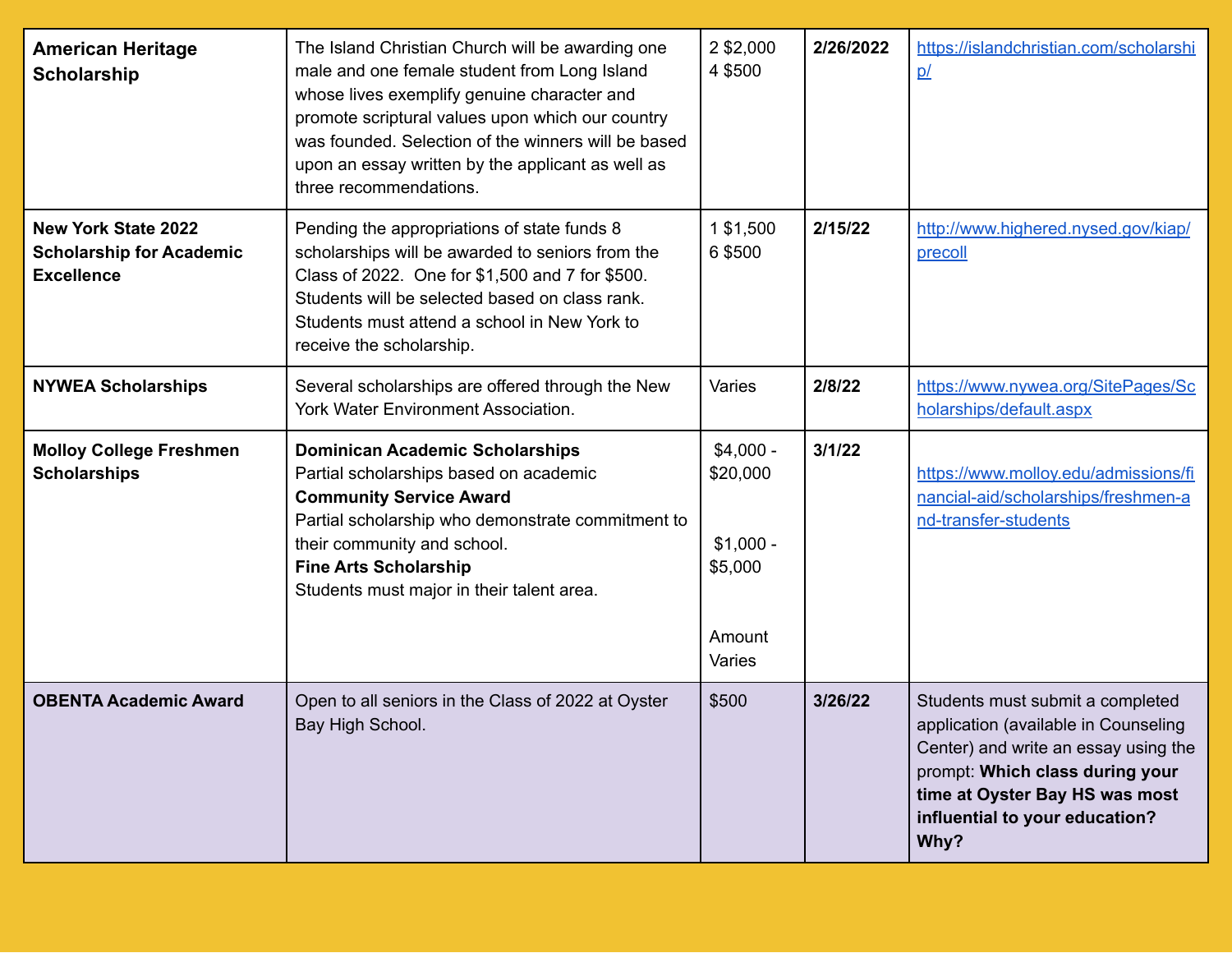| <b>OBENTA Art Award</b>        | Open to all seniors in the Class of 2022 at Oyster<br>Bay High School who have participated in art<br>classes.    | \$500 | 3/26/22 | Students must submit a completed<br>application (available in Counseling<br>Center) and write an essay using the<br>prompt: How has your study in the<br>field of art shaped your view of the<br>world?                                                                                                                                                                                                                                         |
|--------------------------------|-------------------------------------------------------------------------------------------------------------------|-------|---------|-------------------------------------------------------------------------------------------------------------------------------------------------------------------------------------------------------------------------------------------------------------------------------------------------------------------------------------------------------------------------------------------------------------------------------------------------|
| <b>OBENTA Athletic Award</b>   | Open to all seniors in the Class of 2022 at Oyster<br>Bay High School who have participated in athletics.         | \$500 | 3/26/22 | Students must submit a completed<br>application (available in Counseling<br>Center) and write an essay using the<br>prompt: What lessons from the<br>playing field have you taken and<br>applied to your everyday life?                                                                                                                                                                                                                         |
| <b>OBENTA Music Award</b>      | Open to all seniors in the Class of 2022 at Oyster<br>Bay High School who have participated in music<br>programs. | \$500 | 3/26/22 | Students must submit a completed<br>application (available in Counseling<br>Center) and write an essay using the<br>prompt: How has your study of<br>music changed you as a person?<br>What have you gotten out of your<br>study of music?                                                                                                                                                                                                      |
| <b>OBHS Senior Scholarship</b> | Open to all seniors in the Class of 2022 at Oyster<br>Bay High School.                                            | \$250 | 3/1/22  | Students must submit a essay to Ms.<br>Wink's mailbox by deadline using the<br>prompt: Imagine yourself preparing<br>for your ten-year high school<br>reunion. Write a one-page essay<br>reflecting upon the memories or<br>experiences that have stayed with<br>you after all these years.<br><b>Essentially, what was the best part</b><br>of high school? How did Oyster<br>Bay High School help shape you<br>into the person you are today? |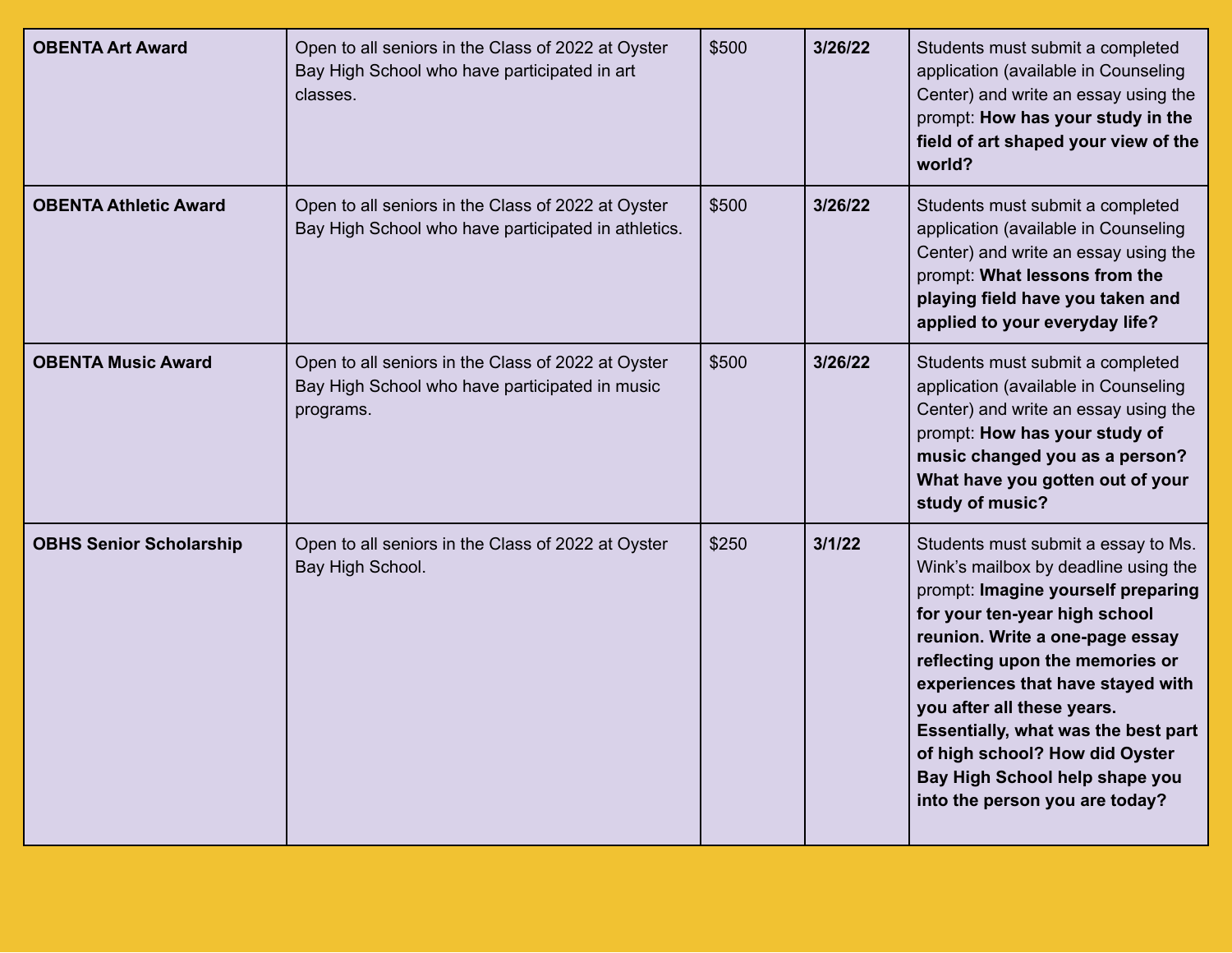| <b>OBHS Quill &amp; Scroll</b><br><b>Scholarship</b>        | The Quill and Scroll Award is given to acknowledge<br>superior work in school publications such as The<br>Harbour Voice, Agapae, and Yearbook.                                                                                                                                                                                                                                                                                                                                                                                                                                                  | \$500 | 3/26/22 | To apply students must complete the<br>following task and hand it in to the<br>Counseling Center by the deadline: -<br>Write an essay detailing your role<br>on The Harbour Voice, Agapae,<br>and/or Yearbook.                                                                                                                          |
|-------------------------------------------------------------|-------------------------------------------------------------------------------------------------------------------------------------------------------------------------------------------------------------------------------------------------------------------------------------------------------------------------------------------------------------------------------------------------------------------------------------------------------------------------------------------------------------------------------------------------------------------------------------------------|-------|---------|-----------------------------------------------------------------------------------------------------------------------------------------------------------------------------------------------------------------------------------------------------------------------------------------------------------------------------------------|
| <b>OBHS Rosemary Crawford</b><br><b>English Scholarship</b> | The Rosemary Crawford English Award is given in<br>memory of high school English teacher Rosemary<br>Crawford. The award is presented to a student who<br>produces an exemplary research paper.                                                                                                                                                                                                                                                                                                                                                                                                 | \$500 | 3/26/22 | To apply, students must complete<br>the following tasks and hand it in to<br>the Counseling Center by the<br>deadline<br>1. Submit the research paper you<br>have written in high school that best<br>demonstrates your potential<br>2. Submit a reflection, evaluating the<br>paper and describing how it<br>demonstrates your growth. |
| <b>OBHS Fine Arts Scholarship</b>                           | The Fine Arts Scholarship recognizes and rewards a<br>graduating senior's ability and achievement in the visual<br>arts. The ideal candidate for this award would:<br>-Be majoring in art upon graduation from the Oyster Bay<br><b>High School</b><br>-Demonstrate proficiency in a variety of artistic mediums<br>-Have a demonstrated track record of leadership within<br>the fine arts department<br>-Be involved in all aspects of the fine arts department<br>including participating in fine art extracurricular activities<br>and volunteering time to support the fine art department | \$500 | 3/26/22 | To apply, students must write an<br>essay describing their love for art<br>and highlight their artistic<br>achievement in the fine arts over<br>the course of their high school<br>career. Applications must be<br>submitted to Mr. Femino, Supervisor<br>of Fine and Performing Arts, by the<br>deadline.                              |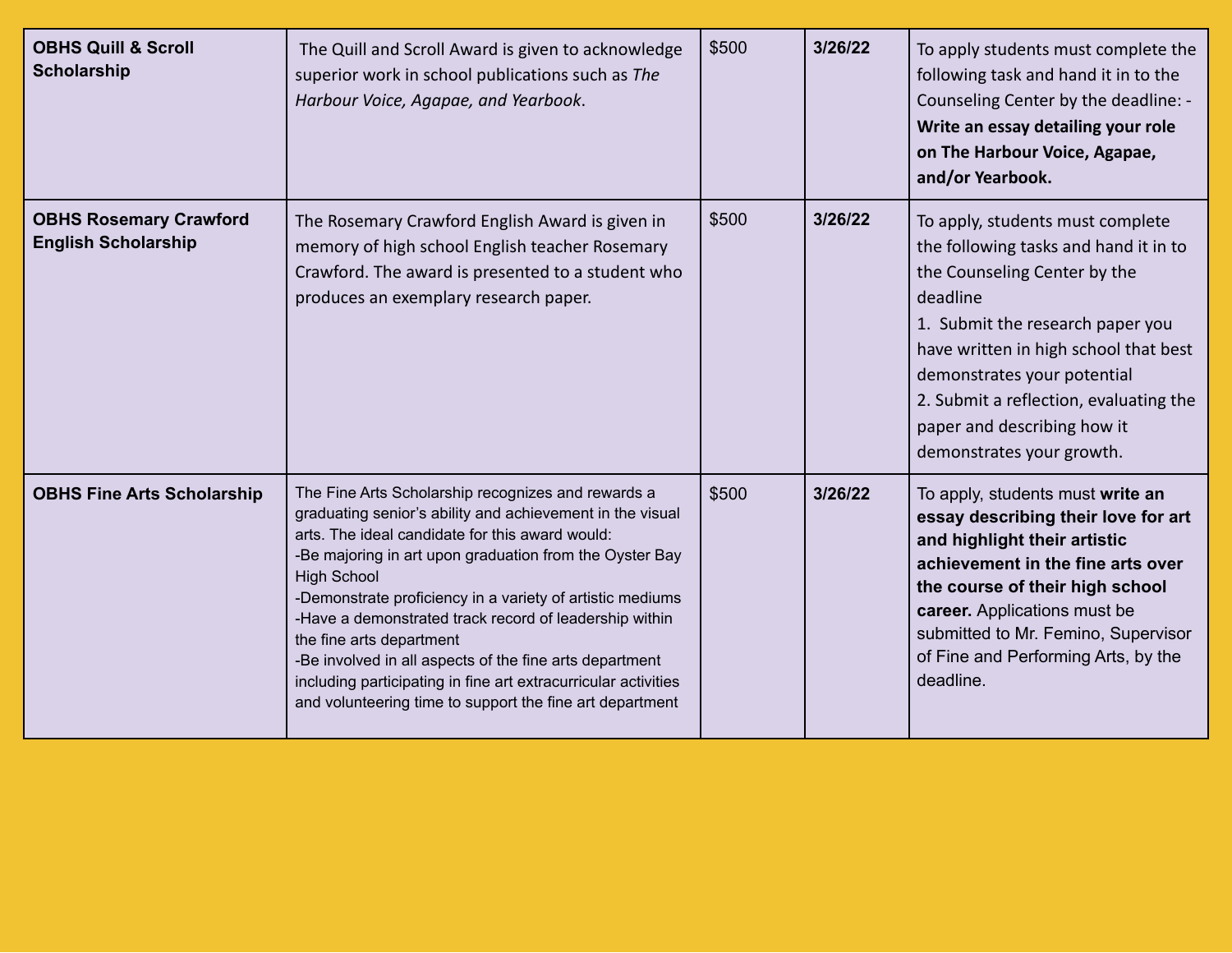| <b>OBHS Richard M. Conklin</b><br><b>Award</b>                                                | The Richard M. Conklin Award is the highest honor a<br>graduating senior can receive from the Oyster Bay High<br>School Music Department. The ideal candidate for this<br>award would:<br>-Demonstrate proficiency on their primary<br>instrument/voice<br>-Have a demonstrated track record of leadership within<br>the music department<br>-Be involved in all aspects of the music department<br>including performing in multiple ensembles, participating<br>in its extracurricular activities and volunteering time to<br>support the music department. | \$500      | 3/26/22 | To apply students must write an<br>essay describing their love of<br>music and highlight their musical<br>accomplishments over the course<br>of their high school career.<br>Applications must be submitted to<br>Mr. Femino, Supervisor of Fine and<br>Performing Arts, by the deadline. |
|-----------------------------------------------------------------------------------------------|--------------------------------------------------------------------------------------------------------------------------------------------------------------------------------------------------------------------------------------------------------------------------------------------------------------------------------------------------------------------------------------------------------------------------------------------------------------------------------------------------------------------------------------------------------------|------------|---------|-------------------------------------------------------------------------------------------------------------------------------------------------------------------------------------------------------------------------------------------------------------------------------------------|
| <b>OBHS Donald H. Luckenbill</b><br><b>Music Scholarship</b>                                  | Students must participate in the music program at OBHS<br>for all four years of high school, participate in additional<br>music ensembles when possible, and have a<br>demonstrated record of contribution to the music<br>department.                                                                                                                                                                                                                                                                                                                       | \$500      | 3/26/22 | Students must submit an essay and<br>the topic is: How did your musical<br>experience at OB impact your<br>education? Applications must be<br>submitted to Mr. Femino, Supervisor<br>of Fine and Performing Arts, by the<br>deadline.                                                     |
| <b>Jackie Trezza Memorial</b><br><b>Scholarship</b>                                           | Student must be planning to pursue a degree in<br>education                                                                                                                                                                                                                                                                                                                                                                                                                                                                                                  | <b>TBD</b> | 3/26/22 | Students must submit an essay on<br>the topic: Why education?<br>Essays should be submitted to the<br>Counseling Center by the deadline<br>for consideration.                                                                                                                             |
| <b>Italian American Citizens Club</b><br>of Oyster Bay- Student<br><b>Athlete Scholarship</b> | Students who participate in high school sports and plan to<br>continue their education                                                                                                                                                                                                                                                                                                                                                                                                                                                                       | <b>TBD</b> | 3/26/22 | Students must complete the<br>application and write an essay on the<br>topic: How have sports helped you<br>develop as a person?<br>Applications available in Counseling<br>Center                                                                                                        |
| <b>Italian American Citizens Club</b><br>of Oyster Bay-Academic<br><b>Scholarship</b>         | Students must plan to continue their education                                                                                                                                                                                                                                                                                                                                                                                                                                                                                                               | <b>TBD</b> | 3/26/22 | Students must submit a typed essay<br>on the topic: Tell us about an Italian<br>person who has had an impact on<br>your life.<br>The essay must have a cover sheet<br>with name, address & phone number                                                                                   |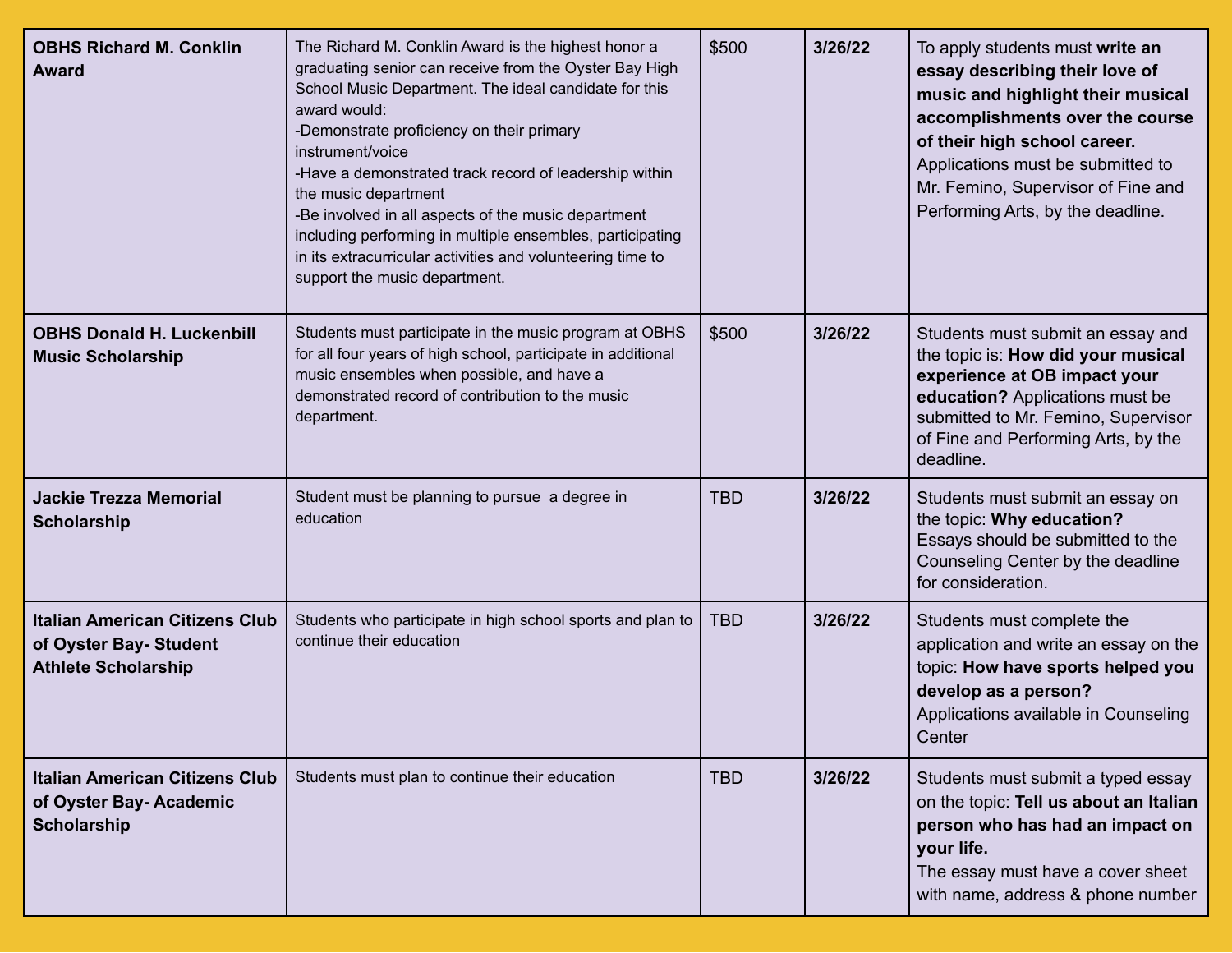|                                                       |                                                                                                                                                                                |                                                                                                                               |                                                                                                                                          | & submitted to the Counseling<br>Center                                                                                                                |
|-------------------------------------------------------|--------------------------------------------------------------------------------------------------------------------------------------------------------------------------------|-------------------------------------------------------------------------------------------------------------------------------|------------------------------------------------------------------------------------------------------------------------------------------|--------------------------------------------------------------------------------------------------------------------------------------------------------|
|                                                       |                                                                                                                                                                                |                                                                                                                               |                                                                                                                                          |                                                                                                                                                        |
| <b>Brooklyn College</b><br><b>Scholarships</b>        | More than 600 scholarships available annually                                                                                                                                  | Varies                                                                                                                        | <b>Varies</b>                                                                                                                            | https://www.brooklyn.cuny.edu/web/a<br>bout/offices/scholarships.php                                                                                   |
| <b>New York State Excelsior</b><br><b>Scholarship</b> | -Must be NYS residents and citizens of the U.S.<br>-Parents have a combined income of \$125,000 or<br>less<br>-Plan to pursue a degree at a SUNY or CUNY<br>college.           | <b>Full Tuition</b><br>at a SUNY<br>or CUNY<br>College or<br>University<br>Pending the<br>appropriatio<br>n of state<br>funds | <b>Please</b><br><b>Click on</b><br>lthe link to<br>learn more.<br><b>Typically</b><br>application<br>is released<br>∣in late<br> spring | https://www.hesc.ny.gov/pay-for-colleg<br>e/financial-aid/types-of-financial-aid/ny<br>s-grants-scholarships-awards/the-exc<br>elsior-scholarship.html |
| <b>New York State Dream Act</b>                       | -Must graduate from a NY High School<br>-Have one of the following<br>*U-Visa<br>*T-Visa<br>*Temporary Protected Status<br>*Without lawful immigration status (including DACA) | Free tuition<br>at a SUNY<br>or CUNY<br>college or<br><b>University</b><br>Pending the<br>appropriatio<br>n of state<br>funds | <b>Please</b><br><b>Click on</b><br>lthe link to<br>learn more.                                                                          | https://www.hesc.ny.gov/dream/                                                                                                                         |